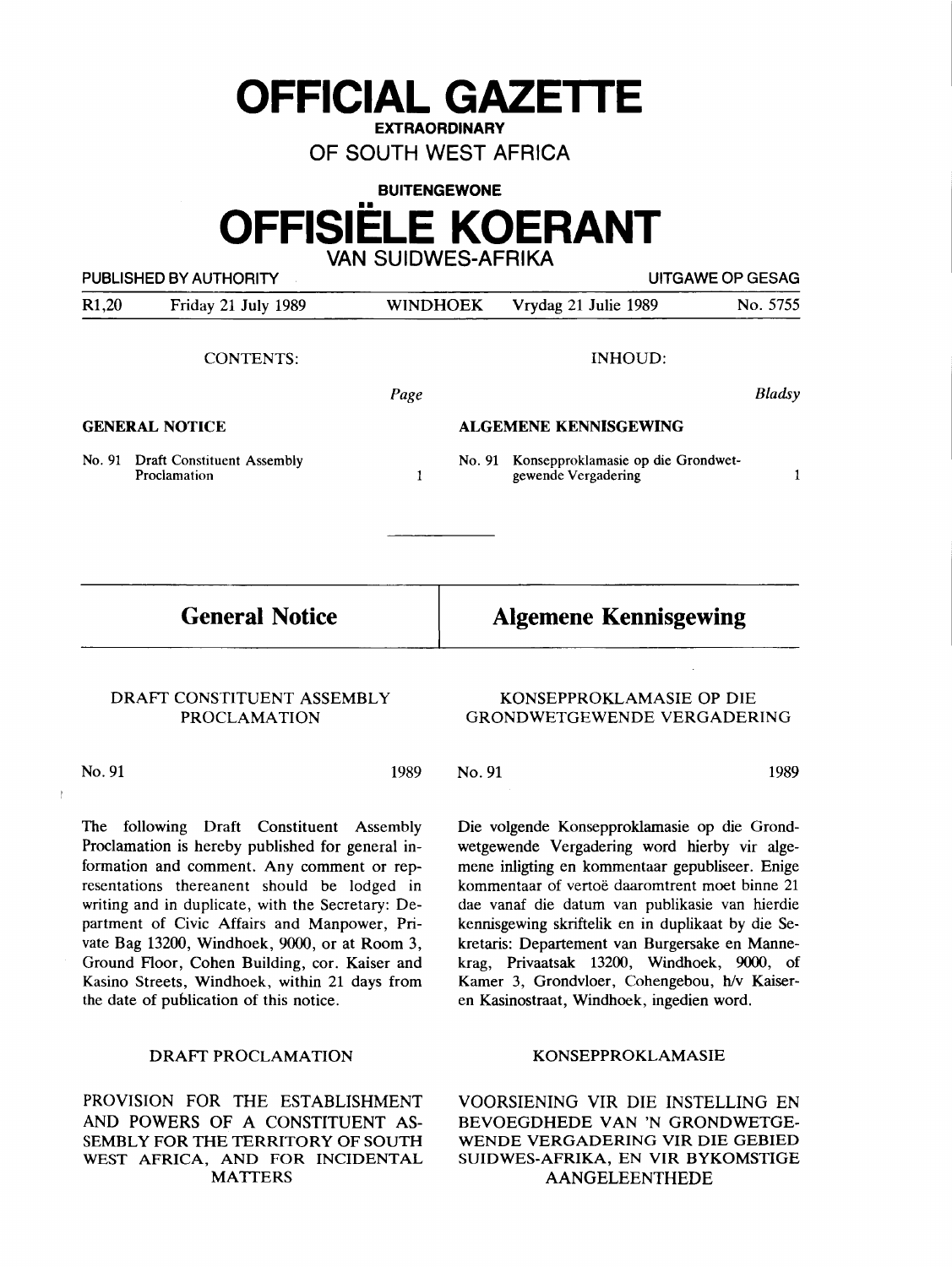# *Definitions*

1. In this Proclamation, unless the context in $dicates otherwise -$ 

- (i) "Assembly" means the Constituent Assembly referred to in section 2; **(ix)**
- (ii) "Election Proclamation" means the Election (Constituent Assembly) Proclamation, 1989; (x)
- (iii) "member" means an elected member of the Assembly; (iv)
- (iv) "President" means the President of the Assembly; (v)
- (v) "registered party" means a political organization that has registered for an election by complying with the provisions of the Election Proclamation, and has not withdrawn its registration before the closing of the registration court; (iii)
- (vi) "register of voters" means the register of voters referred to in section 15(2) of the Registration Proclamation; (vii)
- (vii) "registered voter" means a person registered as a voter in terms of the registration Proclamation; (ii)
- (viii) "Registration Proclamation" means the Registration of Voters (Constituent Assembly) Proclamation, 1989 (Proclamation AG. 19 of 1989); (vi)
	- **(ix)** "Secretary" means the Secretary of the Assembly referred to in section  $14(1)$ ; (viii)
	- (x) "territory" means the territory of of South West Africa. (1)

*Establishment and powers of Constituent Assembly* 

2. (1) The persons elected with due regard to the provisions of section 3 of this Proclamation in accordance with the provisions of section 36 of the Election Proclamation shall, subject to the provisions of this Proclamation, be a Constituent Assembly with power to draw up and adopt, subject to the provisions of subsection (2), a consti-

## *Woordomskrywings*

1. In hierdie Proklamasie, tensy uit die samehang anders blyk, beteken  $-$ 

- (i) "gebied" die gebied Suidwes-Afrika; (x)
- (ii) "geregistreerde kieser" 'n persoon wat ingevolge die Registrasieproklamasie as kieser geregistreer is; (vii)
- (iii) "geregistreerde party" 'n politieke organisasie wat vir verkiesing geregistreer het deur aan die bepalings van die Verkiesingsproklamasie te voldoen, en nie sy registrasie voor die sluiting van die sitting van die registrasiehof teruggetrek het nie;  $(v)$
- (iv) "lid" 'n verkose lid van die Vergadering; (iii)
- (v) "President" die President van die Vergadering; (iv)
- (vi) "Registrasieproklamasie" die Proklamasie op die Registrasie van Kiesers (Grondwetgewende Vergadering), 1989 (Proklamasie AG. 19 van 1989); (viii)
- (vii) "register van kiesers" die register van kiesers in artikel 15(2) van die Registrasieproklamasie bedoel; (vi)
- (viii) "Sekretaris" die Sekretaris van die Vergadering in artikel 14(1) bedoel; (ix)
	- **(ix)** "Vergadering" die Grondwetgewende Vergadering in artikel 2 bedoel; (1)
	- (x) "Verkiesingsproklamasie" die Verkiesingsproklamasie ( Grondwetgewende Vergadering), 1989. (ii)

# *lnstelling en bevoegdhede van Grondwetgewende Vergadering*

2. (1) Die persone wat met inagneming van die bepalings van artikel 3 van hierdie Proklamasie ooreenkomstig die bepalings van artikel 36 van die Verkiesingsproklamasie verkies word, is, behoudens die bepalings van hierdie Proklamasie, 'n Grondwetgewende Vergadering met die bevoegdheid om, behoudens die bepalings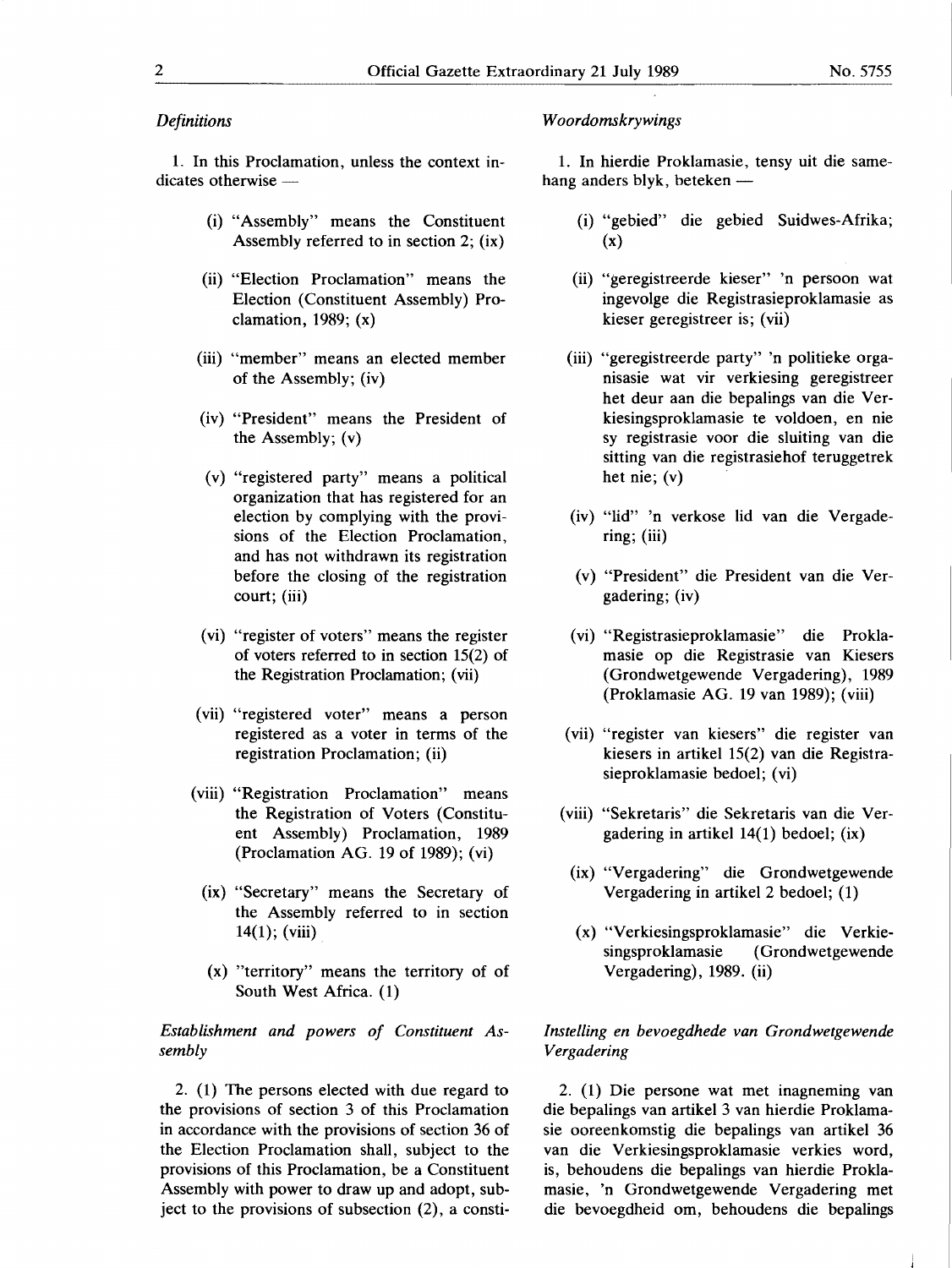tution for the territory with a view to its becoming independent as a unitary, sovereign and democratic state in accordance with the provisions of that constitution.

(2) The constitution contemplated in subsection  $(1)$  shall —

- (a) contain provisions by virtue of which  $-$ 
	- (i) the territory will be a unitary, sovereign and democratic state;
	- (ii) the constitution will be the supreme law of the State;
- (b) make provision  $-$ 
	- (i) for the establishment of a legislative authority which will be elected by all adult citizens of the territory without discrimination and free from fear of intimidation from any source by way of regular periodic secret ballot and in which the legislative powers of the territory will vest;
	- (ii) for the election of an executive authority which will in repect of the exercise or performance of its powers, duties or functions be responsible to the legislative authority;
	- (iii) for the recognition of an independent judiciary which will be responsible for the interpretation of the provisions of the constitution and will ensure the supremacy of the constitution and the authority of law, including the fundamental rights of aggrieved individuals;
- (c) contain a declaration of fundamental rights which will include -
	- (i) the right to life;
	- (ii) the right to personal freedom and freedom of movement;
	- (iii) the right to freedom of conscience;
	- (iv) the right to freedom of expression, including the right of freedom of speech and a free press;

van subartikel (2), 'n grondwet vir die gebied op te stel en aan te neem met die oog op die onafhanklikwording van die gebied ooreenkomstig die bepalings van daardie grondwet as 'n soewereine en demokratiese eenheidstaat.

(2) Die grondwet in subartikel (1) beoog,  $meet -$ 

- (a) bepalings bevat uit hoofde waarvan  $-$ 
	- (i) die gebied 'n soewereine en demokratiese eenheidstaat sal wees;
- (b) voorsiening maak  $-$ 
	- (i) vir die instelling van 'n wetgewende gesag wat deur alle volwasse burgers van die gebied sonder diskriminasie en vry van enige vrees vir intimidasie vanuit enige bron by wyse van gereëlde periodieke geheime stemmings verkies sal word en by wie die wetgewende bevoegdheid van die gebied sal berus;
	- (ii) vir die verkiesing van 'n uitvoerende gesag wat ten opsigte van die uitoefening of verrigting van sy bevoegdhede, pligte en werksaamhede teenoor die wetgewende gesag verantwoordelik sal wees;
	- (iii) vir die erkenning van 'n onafhanklike regsprekende gesag wat vir die vertolking van die bepalings van die **grondwet verantwoordelik sal wees**  en die oppergesag daarvan en die gesag van die reg, met inbegrip van die fundamentele **regte van verontregte indiwidue,** sal **verseker;**
- (c) 'n verklaring van fundamentele regte bevat wat sal insluit  $-$ 
	- (i) die reg om te lewe;
	- (ii) die reg op persoonlike vryheid en op vryheid van beweging;
	- (iii) die reg op vrye uiting van gewete;
	- (iv) die reg op vrye meningsuiting, met inbegrip van die reg op vryheid van spraak en van 'n vrye pers;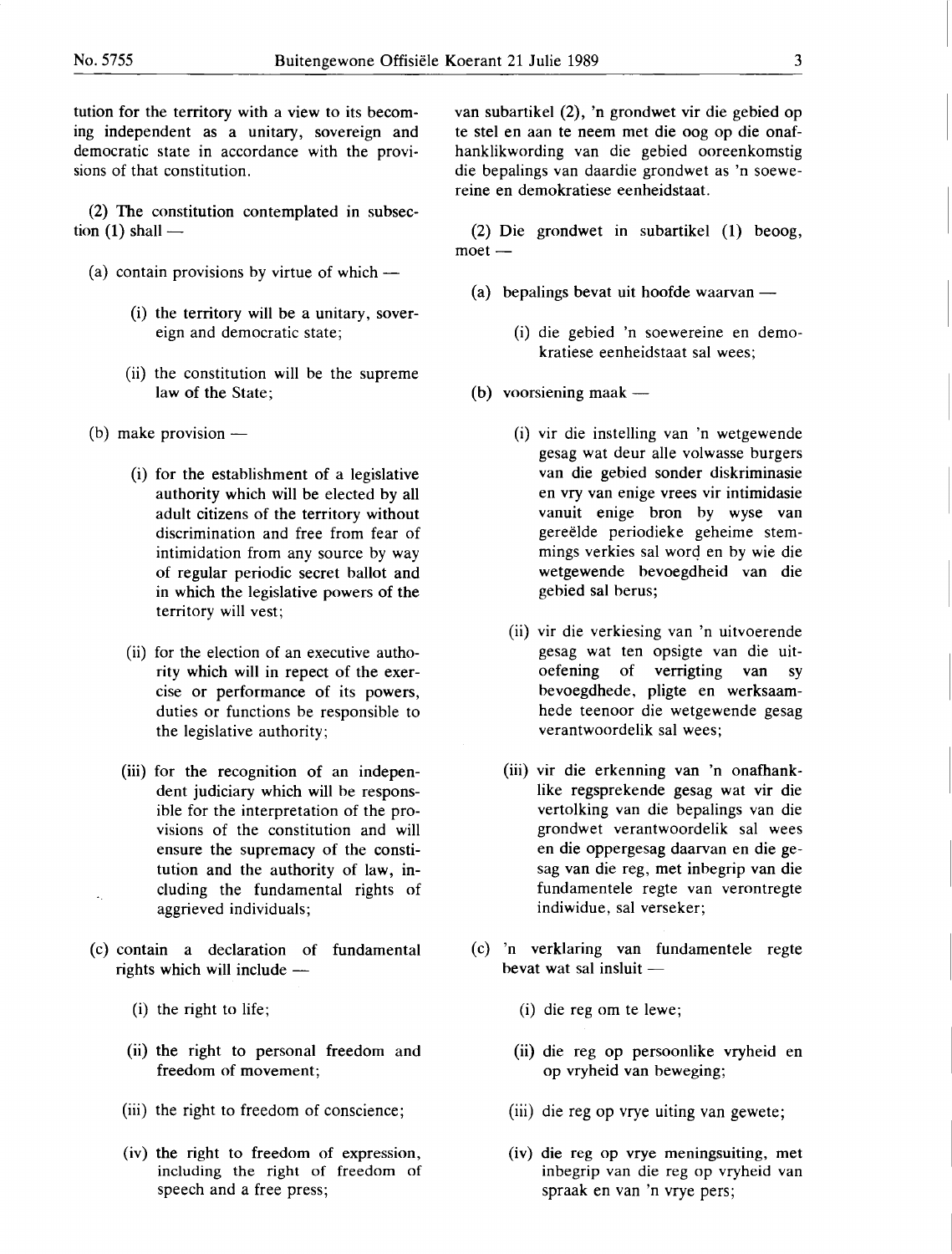- (v) the right to free assembly and association, including the right to establish trade unions and political parties;
- (vi) the right to equality before the law, without discrimination on the ground of race, ethnic origin, religion or sex;
- (vii) the right to protection against arbitrary deprivation of private property without due compensation;
- (d) contain a prohibition to create offences with retrospective effect or to increase penalties with retrospective effect;
- ( e) make provision for the establishment of a balanced structure of the public service, police service and defence services and for equal opportunites for all to be appointed therein and for the establishment of independent bodies which will ensure a fair administration personnel policy in relation to those services;
- (f) make provision for the establishment of elected bodies which will be charged with the administration of matters on a local or regional basis or on a local as well as a regional basis;
- (g) determine a procedure by virtue of which the constitution may be amended, whether by the legislative authority alone or by virtue of a majority decision of all enfranchised citizens determined by way of a referendum.

(3) The Assembly may submit to the Administrator-General requests, recommendations or proposals as to any course of action it desires to be followed or any steps it desires to be taken with a view to the attainment of independence by the territory as a sovereign state.

(4) The Administrator-General shall not be obliged to give effect to any request, recommendation or proposal submitted by the Assembly under subsection (3).

## *Constituent of Assembly*

- ( v) die reg om vryelik te vergader en op vrye assosiasie, met inbegrip van die reg om vakverenigings en politieke partye te stig;
- (vi) die reg op gelykheid \_voor die reg, sonder diskriminasie op grond van ras, etniese afkoms, godsdiens of geslag;
- (vii) die reg op beskerming teen willekeurige ontneming van private eiendom sonder behoorlike vergoeding;
- ( d) 'n verbod om misdrywe met terugwerkende krag in te stel of strawwe met terugwerkende krag te verhoog;
- ( e) voorsiening maak vir die instelling van 'n gebalanseerde struktuur van die regeringsdiens, polisiediens en verdedigingsdienste en vir gelyke geleenthede vir almal om daarin aangestel te word en vir die instelling van onafhanklike liggame wat 'n billike administrasie van personeelbeleid met betrekking tot daardie dienste sal verseker;
- (f) voorsiening maak vir die instelling van verkose liggame wat die administrasie van aangeleenthede op plaaslike of streekgrondslag of op plaaslike sowel as streekgrondslag sal behartig;
- (g) 'n prosedure bepaal uit hoofde waarvan die grondwet gewysig kan word, hetsy deur die wetgewende gesag alleen of op grond van 'n meerderheidsbesluit van alle stemgeregtigde burgers by **wyse** van 'n referendum bepaal.

(3) Die Vergadering kan aan die Administrateur-generaal versoeke, aanbevelings of voorstelle voorle aangaande die gedragslyn wat die Vergadering verlang gevolg moet word of die stappe wat hy verlang gedoen moet word met die oog op die onafhanklikwording van die gebied as 'n soewereine staat.

(4) Die Administrateur-generaal is nie verplig om aan enige versoek, aanbeveling of voorstel deur die Vergadering kragtens subartikel (3) voorgelê, gevolg te gee nie.

## *Samestelling van Vergadering*

3. The Assembly shall consist of 72 members

3. Die Vergadering bestaan uit 72 lede wat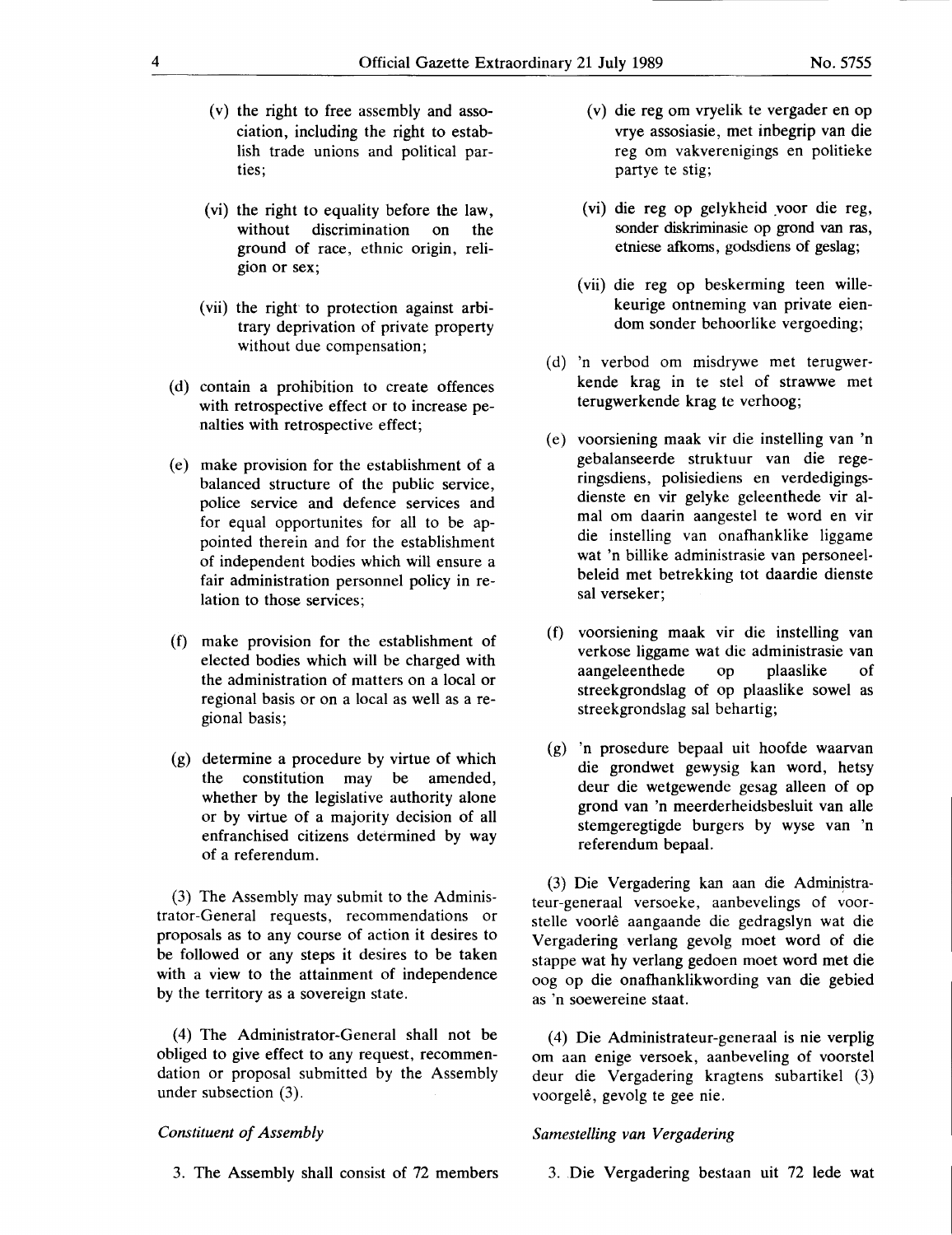who shall be persons nominated on a list of candidates by the registered parties elected for that purpose by registered voters at the election held in accordance with the provisions of the Election Proclamation and declared as duly elected in terms of the said Proclamation.

## *Qualification of members of Assembly*

4. (1) Any person whose name appears on the register of voters and who is of or over the age of twenty-one years and is not subject to a qualification mentioned in subsection (2), shall be qualified to be elected as or to be a member of, the Assembly.

(2) No person shall be qualified to be elected as or to be a member of, the Assembly if he --

- (a) has been convicted of an offence referred to in Schedule 1 of the Criminal Procedure Act, 1977 (Act 51 of 1977); or
- (b) has been convicted of an offence and sentenced to a period of imprisonment of more than twelve months without the option of a fine or ordered to be detained in a rehabilitation centre under any law and such period has not finally ceased to be operative at least three years before the date of the completion of his application to be registered; or
- (c) has been convicted of any corrupt or illegal practice under any electoral law or has been declared unqualified of being registered as a voter or of voting at an election during any period and the said period has not expired; or
- ( d) is subject to an order of court declaring him to be of unsound mind or mentally disordered or defective or is lawfully de- . tained as mentally disordered or defective.

(3) For the purposes of paragraphs (a) and (b) of subsection  $(2)$  —

(a) a person who has been granted a free pardon shall be deemed not to have been convicted of the offence in respect of which he has been pardoned; and

persone moet wees wat genomineer is op 'n lys van kandidate deur die geregistreerde partye vir die doel deur geregistreerde kiesers gekies by die verkiesing ooreenkomstig die bepalings van die Verkiesingsproklamasie gehou en wat ingevolge die bepalings van genoemde Proklamasie as verkose verklaar is.

## *K walifikasies van lede van Vergadering*

4. (1) Enige persoon wie se naam op die register van kiesers verskyn en wat een-en-twintig jaar oud of ouer is, en nie aan 'n in subartikel (2) genoemde onbevoegdheid onderhewig is nie, is bevoeg om as lid van die Vergadering verkies te word of dit te wees.

(2) Niemand is bevoeg om as lid van die Vergadering verkies te word of dit te wees nie, indien  $hy$  —

- (a) veroordeel is weens 'n misdryf in Bylae 1 van die Strafproseswet, 1977 (Wet 51 van 1977), bedoel; of
- (b) veroordeel is weens enige misdryf en gevonnis is tot gevangenisstraf vir 'n tydperk van meer as twaalf maande sonder die keuse van 'n boete of gelas is om aangehou te word in 'n rehabilitasiesentrum kragtens enige wet en sodanige tydperk nie ten minste drie jaar voor die datum van voltooiing van sy aansoek om geregistreer te word finaal ten einde geloop bet nie; of
- ( c) veroordeel was weens enige korrupte of onwettige handeling kragtens enige kieswet of onbevoeg verklaar is om as kieser geregistreer te word of om te stem tydens 'n verkiesing gedurende enige tydperk en sodanige tydperk nog nie verstryk het nie; of
- (d) onderhewig is aan 'n hofbevel wat hom as geestelik gekrenk of verstandelik versteurd of onstabiel verklaar of wettiglik aangehou word as verstandelik versteurd of onstabiel.

3. Vir die doeleindes van paragrawe (a) en (b) van subartikel  $(2)$  —

(a) word 'n persoon wat begenadig is, geag nie veroordeel te gewees het ten opsigte van die misdryf waarvoor hy begenadig was nie; en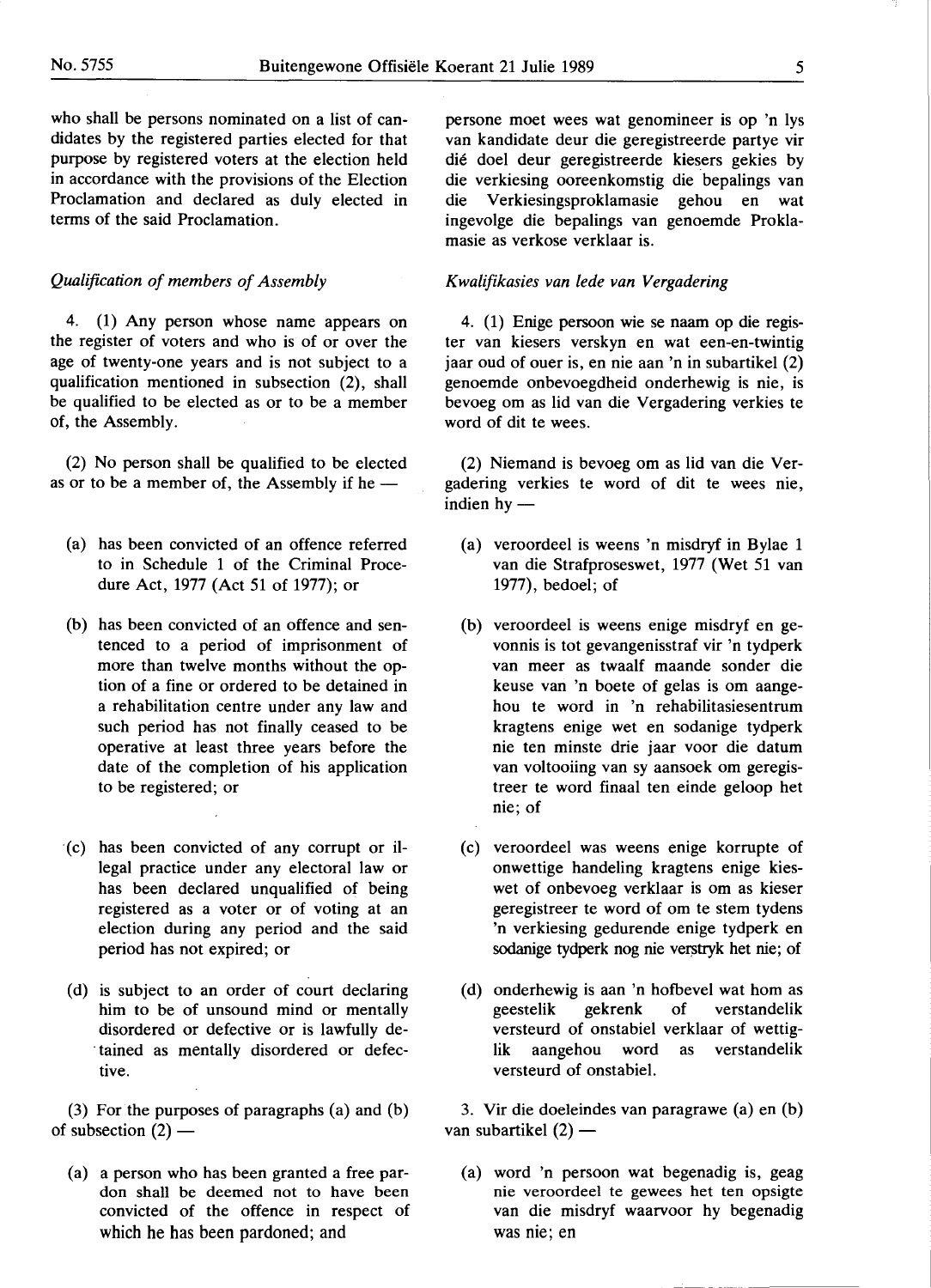(b) a period of imprisonment means the full term of a sentence of imprisonment notwithstanding any suspension or remission of the whole or any portion of such sentence.

(4) Any person who is disqualified to sit as a member and who, while so disqualified and knowing or having reasonable grounds for knowing that he is so disqualified, sits or votes as a member, shall be liable to a penalty of R500 for each day on which he so sits or votes, which may be recovered on behalf of the Treasury of the territory by action in the Supreme Court of South West Africa.

*Vacation of seat by member of Assembly* 

- 5. (1) A member shall vacate his seat  $-$
- (a) if he is convicted of an offence in terms of section 16;
- (b) if he becomes subject to a disqualification referred to section 4(2);
- (c) subject to the rules and options and orders of the Assembly, if he is absent from three consecutive sittings of the Assembly without its leave, and his absence is not condoned by the Assembly;
- ( d) if he resigns his seat in writing under his hand addressed to the President;
- (e) if he no longer represents the political party in the Assembly by which he was nominated as a candidate at the election or by which he was nominated in terms of section 6.

(2) The validity of a decision of or any proceedings in the Assembly shall not be affected by the vote or participation of a member who subsequently vacated his seat in terms of subsection (1), or by the fact that a vacancy existed in the Assembly at the time of such decision or proceedings.

(3) When a member vacates for any reason his seat in the Assembly the Assembly shall consist of the remaining members of the Assembly until such time as another person is declared a member in his place in accordance with the provisions of section 6.

(b) beteken 'n tydperk van gevangenisstraf die volle duur van 'n vonnis van gevangenisstraf ongeag enige opskorting of kwytskelding van die · geheel of enige gedeelte van sodanige vonnis.

(4) 'n Persoon wat onbevoeg is om as lid sitting te neem en wat, terwyl hy aldus onbevoeg is en weet of redelike gronde bet om te weet dat hy aldus onbevoeg is, as lid sitting neem of stem, strafbaar met 'n boete van R500 vir elke dag waarop hy aldus sitting bet of stem, wat ten behoewe van die Tesourie van die gebied by wyse van aksie in die Hooggeregshof van Suidwes-Afrika verhaal kan word.

*Ontruiming van setel deur lid van Vergadering* 

- 5. (1) 'n Lid ontruim sy setel  $-$
- (a) indien hy skuldig bevind word aan 'n misdryf ingevolge artikel 16;
- (b) indien hy' aan 'n bevoegdheid in artikel 4(2) bedoel, onderhewig word;
- ( c) behoudens die reels en orders van die Vergadering, indien hy van drie agtereenvolgende sittings van die Vergadering afwesig is sonder verlof van die Vergadering, en sy afwesigheid nie deur die Vergadering gekondoneer word nie;
- (d) indien hy deur 'n bedankingsbrief, deur horn onderteken en aan die President gerig, vir sy setel bedank;
- ( e) indien hy nie meer die party wat horn as kandidaat by die verkiesing of, wat horn ingevolge artikel 6 genomineer bet, in die Vergadering verteenwoordig nie.

(2) Die geldigheid van 'n besluit van of verrigtinge in die Vergadering word nie deur die stem van of deelname deur 'n lid wat daarna· sy setel ingevolge subartikel (1) ontruim bet, of deur die feit dat daar ten tyde van sodanige besluit of verrigtinge 'n vakature in die Vergadering bestaan bet, geraak nie.

(3) Wanneer 'n lid om die een of ander rede sy setel in die Vergadering ontruim bestaan die Vergadering uit die oorblywende lede van die Vergadering tot tyd en wyl 'n ander persoon in sy plek ooreenkomstig die bepalings van artikel 6 as lid verklaar word.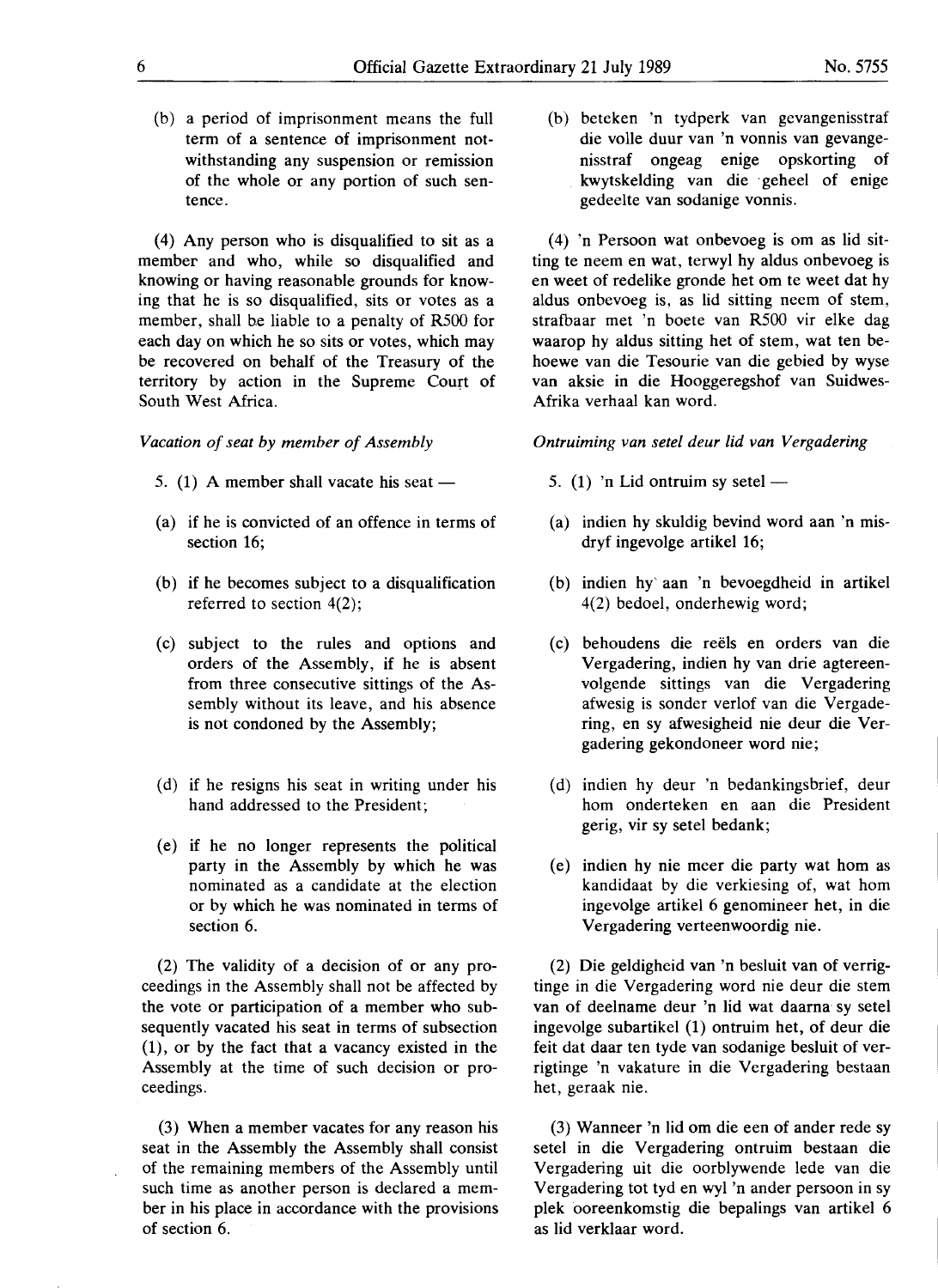## *Filling of casual vacancies in Assembly*

6. (1) A casual vacancy in the Assembly shall be filled in the manner referred to in subsection (2) within 14 days after it has occurred or within such further period as the Administrator-General may approve from time to time.

(2) A vacancy in the Assembly shall, notwithstanding anything to the contrary in any law contained, be filled by the chief electoral officer declaring to be a duly elected member of the Assembly with effect from the date of the declaration, any qualified person who  $-$ 

(a) has been nominated in writing for that purpose by the registered party of which the vacating member was a candidate at the election in respect of the Assembly or which had nominated the vacating member under this section; and

(b) has accepted his nomination in writing.

(3) The chief electoral officer shall forthwith by notice in the *Official Gazette* make known particulars of any declaration referred to in subsection (2).

# *Members of Assembly may be paid remuneration and allowances*

7. (1) A member of the Assembly may be paid such remuneration and allowances and may be afforded such facilities as may be determined by the Administrator-General.

(2) The Administrator-General may determine different remuneration, allowances and facilities in respect of members holding different offices in the Assembly.

## *Seat in Assembly*

8. Windhoek shall be the seat of the Assembly.

## *First meeting of Assembly*

9. (1) The first meeting of the Assembly shall take place on a day and at a time determined by the Administrator-General by proclamation in the *Official Gazette.* 

(2) Every member shall, before taking his seat, at the first meeting of the Assembly make

## *Vu/ van toevallige vakatures in Vergadering*

6. (1) 'n Toevallige vakature in die Vergadering moet binne 14 dae nadat dit ontstaan bet of binne die verdere tydperk wat van tyd tot tyd deur die Administrateur-generaal goedgekeur word, gevul word op die wyse in subartikel (2) bedoel.

(2) 'n Vakature in die Vergadering word, ondanks andersluidende wetsbepalings, gevul deur die verklaring deur die hoofverkiesingsbeampte, tot behoorlik verkose lid van die Vergadering, met ingang van die datum van die verklaring, van 'n bevoegde persoon wat -

(a) vir die doel skriftelik genomineer is deur die geregistreerde party waarvan die uittredende lid 'n kandidaat by die verkiesing ten opsigte van die Vergadering was of wat die uittredende lid kragtens hierdie artikel genomineer bet; en

(b) sy nominasie skriftelik aanvaar bet.

(3) Die hoofverkiesingsbeampte maak beson-. derhede van 'n in subartikel (2) bedoelde verklaring onverwyld by kennisgewing in die *Offisiele Koerant* bekend.

*Aan lede van Vergadering kan besoldiging en toelaes betaal word* 

7. (1) Aan 'n lid van die Vergadering kan die besoldiging en toelaes betaal word en die geriewe verskaf word wat die Administrateurgeneraal bepaal.

(2) Die Administrateur-generaal kan verskillende besoldiging, toelaes en geriewe bepaal ten opsigte van lede wat verskillende ampte in die Vergadering beklee.

# *Setel van Vergadering*

8. Windhoek is die setel van die Vergadering.

## *Eerste byeenkoms van Vergadering*

9. (1) Die eerste byeenkoms van die Vergadering vind plaas op 'n dag en tyd deur die Administrateur-generaal by proklamasie in die *Offisiele Koerant* bepaal.

(2) Elke lid moet, voordat by sy sitplek inneem, op die eerste byeenkoms van die Verga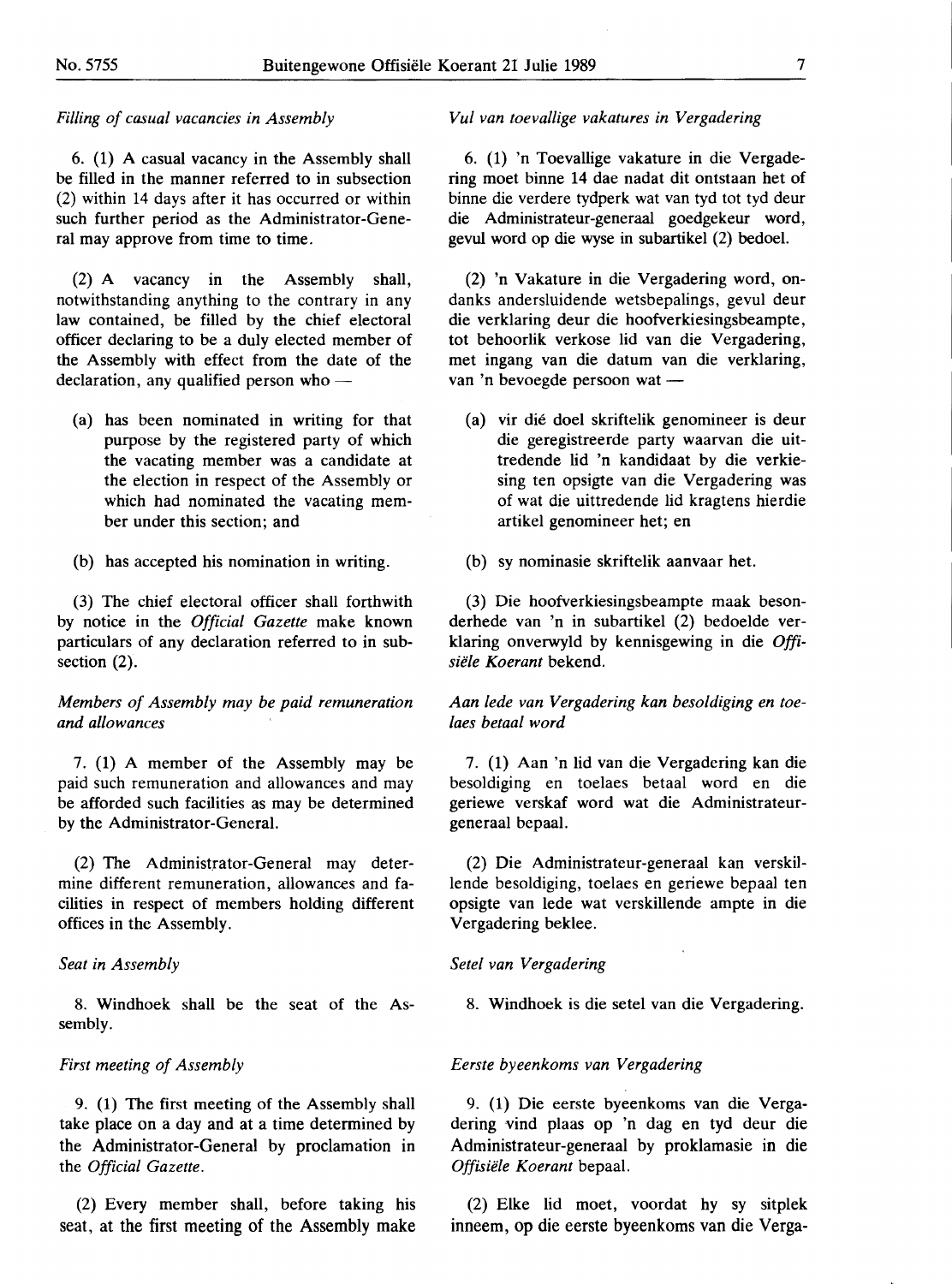and subscribe before the Judge President or any other judge of the Supreme Court of South West Africa, and thereafter before the president an oath or solemn affirmation in the following form:

I, A.B., do swear/solemnly affirm to be faithful to the inhabitants of the territory and solemnly promise to perform my duties as a member of the Constituent Assembly to the best of my ability. (In case of an oath)'

So help me God.

#### *Election of President*

10. (1) At the first meeting of the Assembly, the Administrator-General shall read the proclamation summoning the Assembly, and the Administrator-General shall open the proceedings.

(2) Thereafter the Assembly shall proceed to elect a member as President of the Assembly.

(3) The Administrator-General shall act as chairman until a President is elected, and may adjourn the meeting from time to time as circumstances may require.

(4) A proposal of a candidate for election as President shall be moved in writing by a member and seconded by at least five other members.

(5) If only one candidate is proposed and seconded, he shall be declared by the Administrator-General to be duly elected.

(6) If more than one candidate is proposed and seconded, a vote shall be taken, each member present having one vote and no debate being allowed, and the candidate in whose favour a majority of all the votes cast is recorded, shall be declared by the Administrator-General to be duly elected.

(7) If no candidate receives a majority of all the votes so cast, the candidate or candidates who received the smallest number of votes shall be eliminated and a further vote shall be taken in respect of the remaining candidates, this procedure being repeated as often as may be necessary.

dering voor die Regter-president of 'n ander regter van die Hooggeregshof van Suidwes-Afrika, en daarna voor die President 'n eed of plegtige verklaring in die volgende vorm aflê en onderteken:

Ek, A.B., sweer/beloof plegtig trou aan die inwoners van die gebied en onderneem plegtig om my pligte as lid van die Grondwetgewende Vergadering na my beste vermoë uit te voer. (In die geval van 'n eed)

So help my God.

#### *Verkiesing van President*

10. (1) Op die eerste byeenkoms van die Vergadering lees die Administrateur-generaal die proklamasie waarby die Vergadering byeengeroep word, en open die Administrateurgeneraal die verrigtinge.

(2) Daama gaan die Vergadering oor tot die verkiesing van 'n lid as President van die Vergadering.

(3) Die Administrateur-generaal tree as voorsitter op tot 'n President gekies is, en kan die byeenkoms van tyd tot tyd verdaag na vereiste van omstandighede.

( 4) Die voorstel van 'n kandidaat vir verkiesing as President moet deur 'n lid skriftelik gedoen en deur minstens vyf ander lede gesekondeer word.

(5) Indien slegs een kandi\_daat voorgestel en gesekondeer word, word by deur die Administrateur-generaal as behoorlik verkies verklaar.

(6) Indien meer as een kandidaat voorgestel en gesekondeer word, vind 'n stemming plaas waarby elke lid wat teenwoordig is een stem bet en geen debat toegelaat word nie, en word die kandidaat ten gunste van wie 'n meerderheid aangeteken word van al die stemme wat uitgebring is, deur die Administrateur-generaal as behoorlik verkies verklaar.

(7) Indien geen kandidaat 'n meerderheid verkry van al die stemme wat aldus uitgebring is nie, word die kandidaat of kandidate wat die minste stemme gekry bet, uitgeskakel en word 'n verdere stemming ten opsigte van die oorblywende kandidate gehou, en hierdie prosedure word herhaal so dikwels as wat nodig is.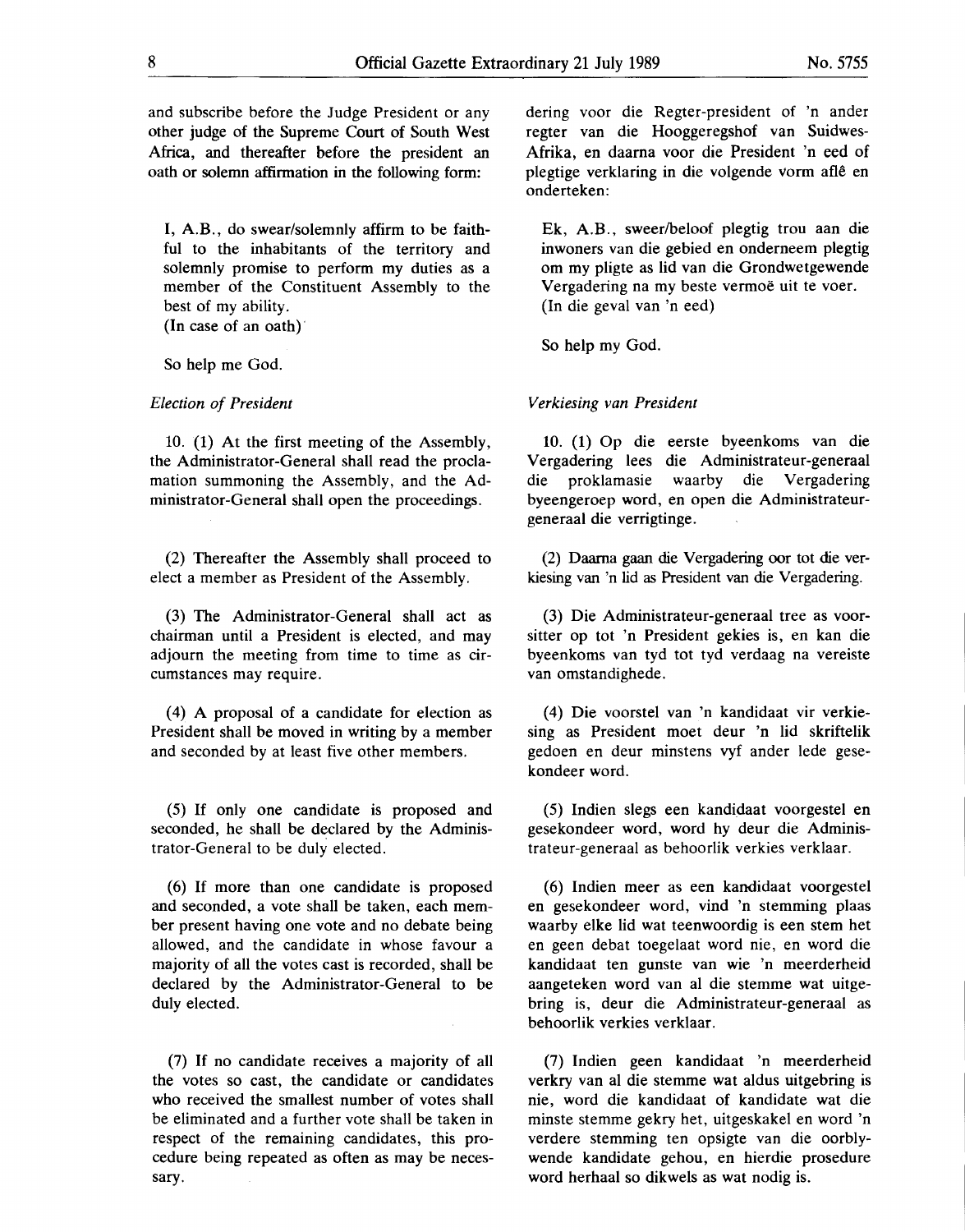(8) If there are only two candidates, or if only two candidates remain after the elimination of any candidate in terms of subsection (7), and there is an equality of votes between them, neither of them shall be regarded as elected, and the Administrator-General shall adjourn the meeting to a time determined by him.

(9) At the resumed meeting the Administrator-General shall call for fresh proposals of candidates for election as President and, until a President is elected, the provisions of this section, with the exception of subsection (1), shall apply as if the resumed meeting or any further resumed meeting were the first meeting proceeding, as contemplated in subsection (2), to elect a member as President.

(10) If at any stage of the proceedings under this section any member proposes that the voting for the election of a President be by secret ballot, and such proposal is seconded by at least ten other members, the vote shall be taken by secret ballot in such manner as the Administrator-General may think fit.

- (11) Unless the Assembly determines otherwise  $-$
- (a) the member elected as President in terms of this section shall hold office as President for as long as he is a member;
- (b) any vacancy in the office of President shall be filled *mutatis mutandis* in accordance with the provisions of this section.

(12) The provisions of this section shall not be construed as prohibiting the election or the designation in some other manner of any vicepresident or acting president or other officebearer of the Assembly.

(13) For the purposes of the filling of any vacancy in the office of President in accordance with the provisions of subsection  $11(b)$  and without derogating from the provisions of that subsection, a reference to the Administrator-General in this section shall be construed as a reference to the Secretary.

# *Rules and orders of Assembly*

11. (1) The Assembly may make rules and orders with respect to the order and conduct of its business and proceedings.

(8) Indien daar slegs twee kandidate is, of indien slegs twee kandidate oorbly na die uitskakeling van 'n kandidaat ingevolge subartikel (7) en daar 'n staking van stemme tussen hulle is, word geeneen as verkies beskou nie, en verdaag die Administrateur-generaal die byeenkoms tot op 'n tyd deur horn vasgestel.

(9) Op die voortgesette byeenkoms vra die Administrateur-generaal nuwe voorstelle van kandidate vir verkiesing as President en, totdat 'n President verkies is, is die bepalings van hierdie artikel, met uitsondering van subartikel (1), van toepassing asof die voortgesette byeenkoms of 'n verdere voortgesete byeenkoms die eerste byeenkoms was wat, soos in subartikel (2) beoog, tot die verkiesing van 'n President oorgaan.

(10) Indien 'n lid in enige stadium van die verrigtinge kragtens hierdie artikel voorstel dat die stemming vir die verkiesing van 'n President geheim moet wees, en die voorstel deur minstens tien ander lede gesekondeer word, vind die stemming in die geheim plaas op die wyse wat die Administrateur-generaal goed ag.

- (11) Tensy die Vergadering anders bepaal —
- (a) beklee die lid wat ingevolge hierdie artikel as President verkies is, die amp van President vir solank as wat hy 'n lid is;
- (b) word 'n vakature in die amp van President *mutatis mutandis* ooreenkomstig die bepalings van hierdie artikel gevul.

(12) Die bepalings van hierdie artikel word nie so uitgele dat dit die verkiesing of aanwysing op 'n ander wyse van 'n vise-president of waarnemende president of ander ampsbekleder van die Vergadering verbied nie.

(13) Vir die doeleindes van die vul van 'n vakature vir die amp van President ooreenkomstig die bepalings van subartikel (11)(b), en sonder om afbreuk te doen aan die bepalings van daardie subartikel, word 'n verwysing in hierdie artikel na die Administrateur-generaal uitgelê as 'n verwysing na die Sekretaris.

# *Reels en orders van Vergadering*

11. (1) Die Vergadering kan reels en orders aanneem in verband met die orde en reëling van sy werksaamhede en verrigtinge.

 $\boldsymbol{f}^{\boldsymbol{f}}$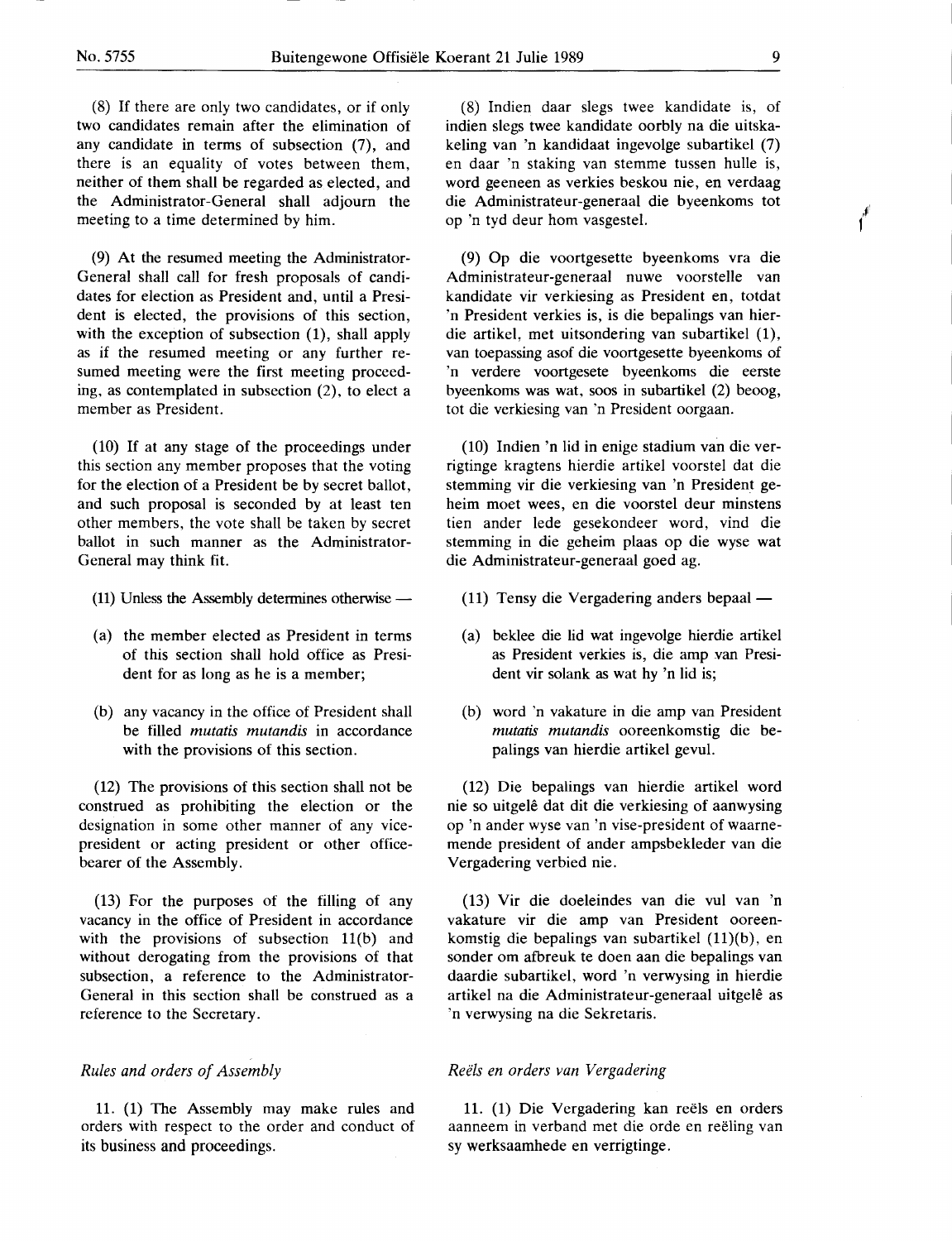(2) Unless and until the Assembly by any such rule or order provides otherwise, and subject to the provisions of section  $10 -$ 

- (a) all meetings of the Assembly shall take place on such times and at such places as may be determined by the Assembly;
- (b) the President or a member designated by him shall preside at any sitting of the Assembly and regulate the conduct of its business and proceedings;
- (c) the Assembly may establish committees to perform such functions as the Assembly may determine;
- ( d) the Secretary shall cause such record of the proceedings of the Assembly to be kept as the Assembly may determine.
- (3) Subject to the provisions of section  $10 -$
- (a) the presence of at least 48 members shall be necessary to constitute a sitting of the Assembly for the exercise of its powers;
- (b) all questions in the Assembly shall be determined by a decision of at least 48 members of the Assembly present and voting at a meeting thereof, including the President or other presiding officer.

## *Freedom of speech*

12. (1) Subject to the rules and orders of the Assembly, there shall be freedom of speech in the Assembly and in any committee of the Assembly.

(2) No member shall be liable to any legal proceedings by reason of his speech or vote in the Assembly or any committee of the Assembly.

## *Proceedings open to public*

13. Subject to the rules and orders of the Assembly, the proceedings of the Assembly shall be open to the public.

#### *Secretary and other officers of Assembly*

14. (1) The Administrator-General shall, subject to the recommendation of the Assembly,

(2) Tensy en totdat die Vergadering by 'n reel of order in subartikel (1) bedoel anders bepaal, en behoudens die bepalings van artikel  $10 -$ 

- (a) vind alle vergaderings van die Vergadering plaas op die tye en plekke wat die Vergadering bepaal;
- (b) sit die President of 'n lid deur horn aangewys op 'n sitting van die Vergadering voor en behartig by die reeling van die werksaamhede en verrigtinge daarvan;
- (c) kan die Vergadering komitees instel om die werksaamhede te verrig wat die Vergadering bepaal;
- (d) laat die Sekretaris die aantekeninge van die verrigtinge van die Vergadering hou wat die Vergadering bepaal.
- (3) Behoudens die bepalings van artikel  $10 -$
- (a) moet minstens 48 lede aanwesig wees om 'n sitting van die Vergadering vir die uitoefening van sy bevoegdhede bevoeg te maak;
- (b) word alle vrae in die Vergadering beslis deur 'n besluit van minstens 48 lede van die Vergadering wat by 'n vergadering daarvan aanwesig is en stem met inbegrip van die President of ander voorsittende beampte.

#### *Vryheid van spraak*

12. (1) Behoudens die reels en orders van die Vergadering, is daar vryheid van spraak in die Vergadering en in 'n komitee van die Vergadering.

(2) Geen lid staan bloot aan 'n regsgeding weens sy uitlatings of stem in die Vergadering of 'n komitee van die Vergadering nie.

## *Verrigtinge vir publiek toeganklik*

13. Behoudens die reels en orders van die Vergadering, is die verrigtinge van die Vergadering vir die publiek toeganklik.

#### *Sekretaris en ander beamptes van Vergadering*

14. (1) Behoudens die aanbeveling van die Vergadering, stel die Administrateur-generaal 'n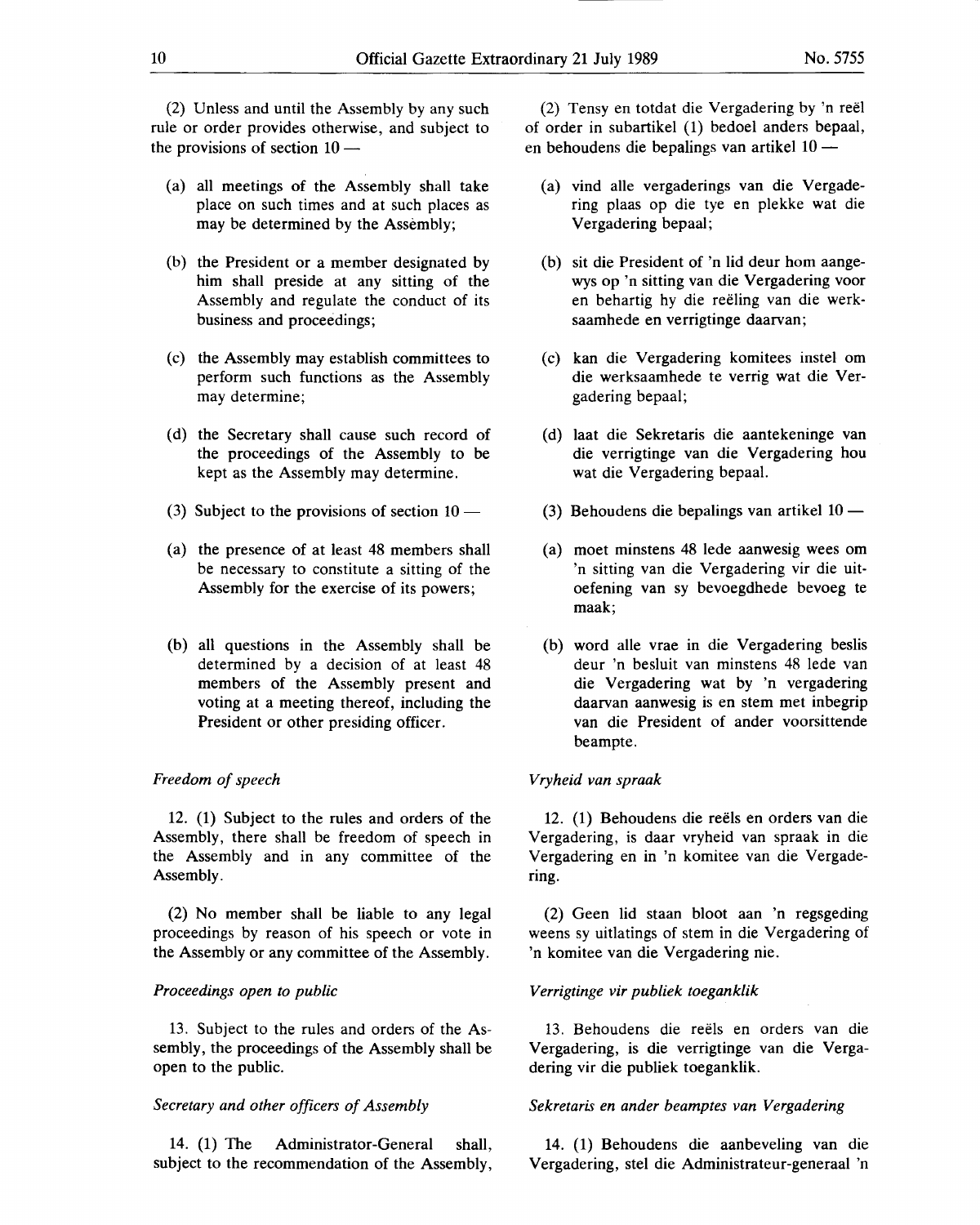appoint a person on such conditions as the Administrator-General may determine, or designate a person in the government service made available for that purpose, as the Secretary of the Assembly, who shall perform the functions and duties assigned to him by this Proclamation or by the Assembly or the President.

(2) Subject to the provisions of the State Finance Act, 1982 (Act 1 of 1982), the Secretary shall perform his functions and duties under the control of the President.

(3) The Secretary shall be assisted by officers of the Assembly who shall be persons in the government service made available for that purpose or persons appointed by the Secretary on such conditions as he may determine subject to the provisions of subsection  $(5)$ .

(4) The Secretary may obtain the services of any person, not being an officer of the Assembly referred to in subsection (3), for the purposes of the Assembly on such conditions as may be determined, subject to the provisions of subsection (5), by agreement with such person.

(5) No condition involving expenditure from the moneys referred to in section 15 shall be determined under subsection (3) or (4) of this section without the prior approval of the Administrator-General.

## *Finance*

15. The expenditure in connection with the Assembly and the performance by it of its functions shall be defrayed out of moneys appropriated by the Administrator-General for that purpose.

#### *Offences relating to Assembly*

- 16. Any person who  $-$
- (a) threatens, obstructs or insults a member proceeding to or from the Assembly on account of his conduct in the Assembly, or endeavours by force, insult or menace to compel a member to declare himself in favour of or against any proposition or matter pending or expected to be brought before the Assembly; or

persoon aan op die voorwaardes wat die Administrateur-generaal bepaal, of wys 'n persoon in die regeringsdiens wat vir die doel beskikbaar gestel is aan, as Sekretaris van die Vergadering, wat die werksaamhede en pligte verrig wat by hierdie Proklamasie of deur die Vergadering of die President aan hom opgedra word.

(2) Behoudens die bepalings van die Wet op Staatsfinansies, 1982 (Wet 1 van 1982), verrig die Sekretaris sy werksaamhede en pligte onder beheer van die President.

(3) Die Sekretaris word bygestaan deur beamptes van die Vergadering wat persone in die regeringsdiens moet wees wat vir die doel beskikbaar is of persone moet wees wat deur die Sekretaris aangestel is op die voorwaardes wat hy behoudens die bepalings van subartikel (5) bepaal.

(4) Die Sekretaris kan die dienste van enige persoon, wat nie 'n in subartikel (3) bedoelde beampte van die Vergadering is nie, vir die doeleindes van die Vergadering verkry op die voorwaardes wat behoudens die bepalings van subartikel (5) by ooreenkoms met daardie persoon bepaal word.

(5) Geen voorwaarde wat uitgawe uit die in artikel 15 bedoelde gelde meebring, word sonder die voorafgaande goedkeuring van die Administrateur-generaal kragtens subartikel (3) of (4) van hierdie artikel bepaal nie.

## *Finansies*

15. Die uitgawe in verband met die Vergadering en die verrigting deur hom van sy werksaamhede word betaal uit gelde wat die Administrateur-generaal vir die doel bewillig.

#### *Misdrywe met betrekking tot Vergadering*

- 16. Iemand wat  $-$
- (a) 'n lid wat op weg is na of van die Vergadering, of weens sy optrede in die Vergadering, dreig, belemmer of beledig, of poog om 'n lid deur geweld, belediging of bedreiging te dwing om hom ten gunste van of teen 'n voorstel of aangeleentheid te verklaar wat in die Vergadering aanhangig is of na verwagting aanhangig gemaak sal word; of